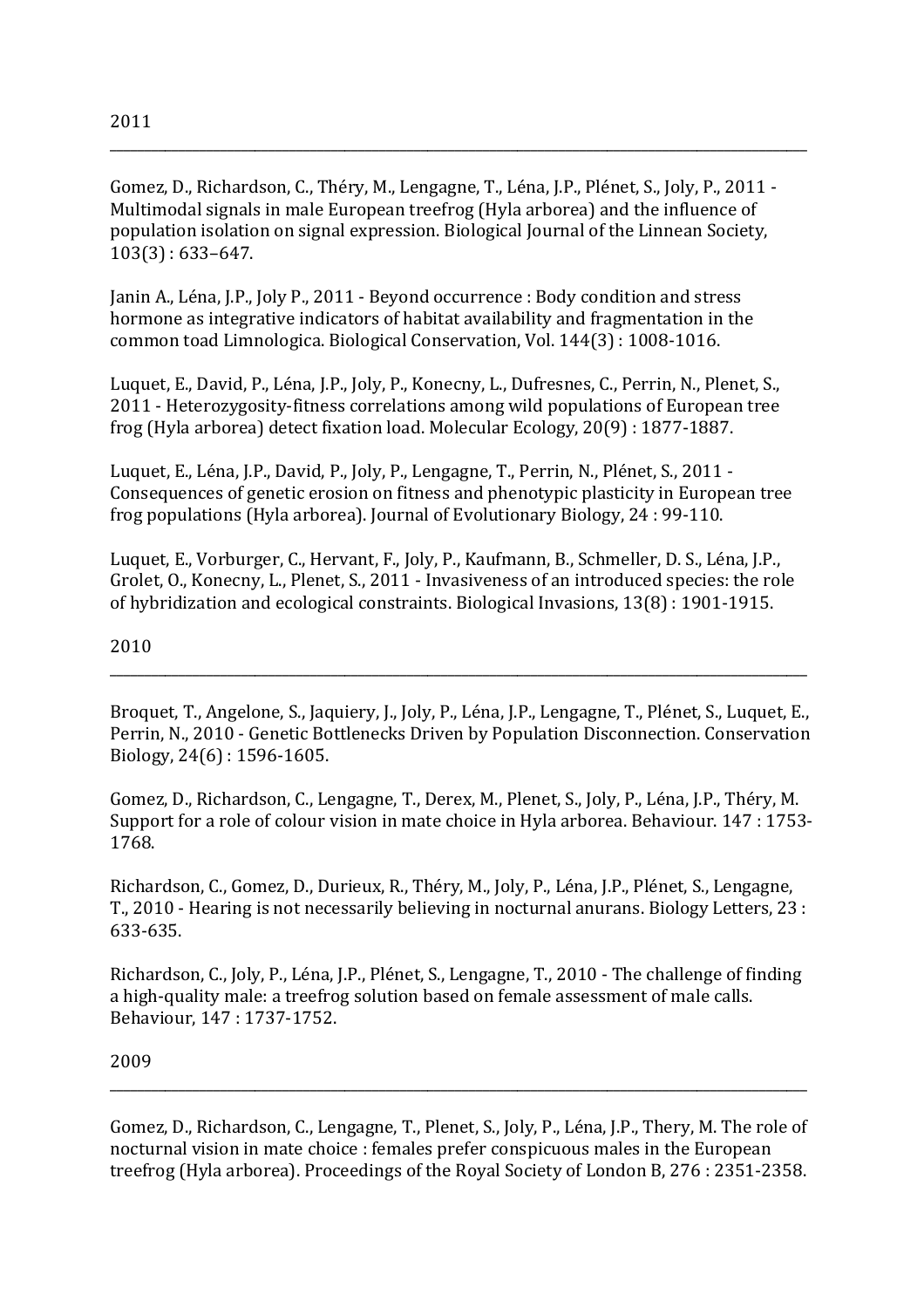Janin, A., Léna, J.P., Ray, N., Delacourt, C., Allemand, P., Joly, P. Assessing landscape connectivity with calibrated cost-distance modelling: predicting common toad distribution in a context of spreading agriculture. Journal of Applied Ecology, 46:833-841.

Planade, B., Léna, J.P., Li, H., Plenet, S., Guegan, J.F., Thomas, F., Hurtrez-Bousses, S., Renaud, F., Joly P., 2009 - Tracking a heterosis effect in the field : tadpole resistance to parasites in the water frog hybridogenetic complex. Parasitology, 136: 1003-1013.

Reviol, Y., Léna, J.P., Hervant, F., Pont, D., 2009 – Effects of temperature on biological and biochemical indicators of the life-history strategy of bullhead Cottus gobio. Journal of Fish Biology, 75: 1427-1445.

2008

Marquis, O., Miaud, C., Léna, J.P., 2008 - Developmental responses to UV-B radiation in common frog Rana temporaria embryos from along an altitudinal gradient. Population Ecology, 50: 123-130.

Noirard, C., Le Berre, M., Ramousse, R., Léna, J.P., 2008 - Seasonal variation of thermoregulatory behaviour in the Hippopotamus (Hyppopotamus amphibius). Journal of Ethology, 26:191-193.

Planade, B., Bain, O., Léna, J.P., Joly, P., 2008 - Girinicola chabadamsoni n. sp. and G. tba (Dinnik 1933) (Nematoda, Oxyuroidea) from tadpoles of the hybridogenetic complex Rana lessonae-esculenta (Amphibia, Ranoidea). Zootaxa, 1764 : 25-39.

Puijalon, S., Léna, J.P., Riviere, N., Champagne, J.Y., Rostan, J.C., Bornette, G., 2008 -Phenotypic plasticity in response to mechanical stress : hydrodynamic performance and fitness of four aquatic plant species. New Phytologist, 177: 907-917.

Richardson, C., Léna, J.P., Joly, P., Lengagne, T., 2008 - Are leaders good mates ? A study of call timing and male quality in a chorus situation. Animal Behaviour, 76: 1487-1495.

2007

Denoël, M., Léna, J.P., J.P., Joly, P., 2007 - Morph switching in a dimorphic population of Triturus alpestris (Amphibia, Caudata). Evolutionary Ecology. 21: 325-335.

Puijalon, S., Léna, J.P.,, Bornette, G. 2007 - Interactive effects of nutrient and mechanical stresses on plant morphology. Annals of Botany. 100: 1297-1305.

2005

Teplitsky C., Plenet, Léna, J.P., Mermet, N., Malet, E., Joly P., 2005 - Escape behaviour and